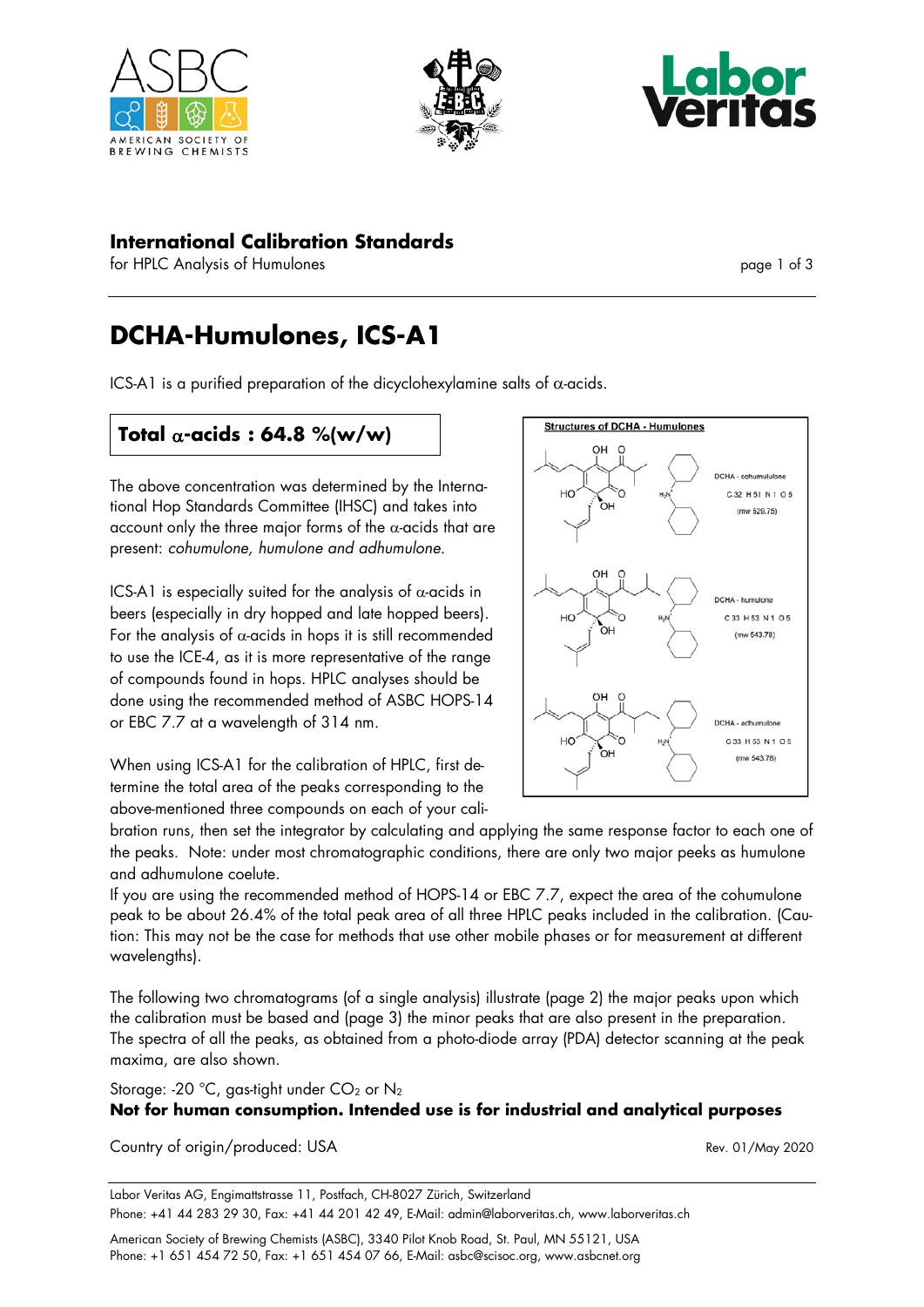





### **International Calibration Standards**

for HPLC Analysis of Humulones page 2 of 3



Labor Veritas AG, Engimattstrasse 11, Postfach, CH-8027 Zürich, Switzerland Phone: +41 44 283 29 30, Fax: +41 44 201 42 49, E-Mail: admin@laborveritas.ch, www.laborveritas.ch

American Society of Brewing Chemists (ASBC), 3340 Pilot Knob Road, St. Paul, MN 55121, USA Phone: +1 651 454 72 50, Fax: +1 651 454 07 66, E-Mail: asbc@scisoc.org, www.asbcnet.org